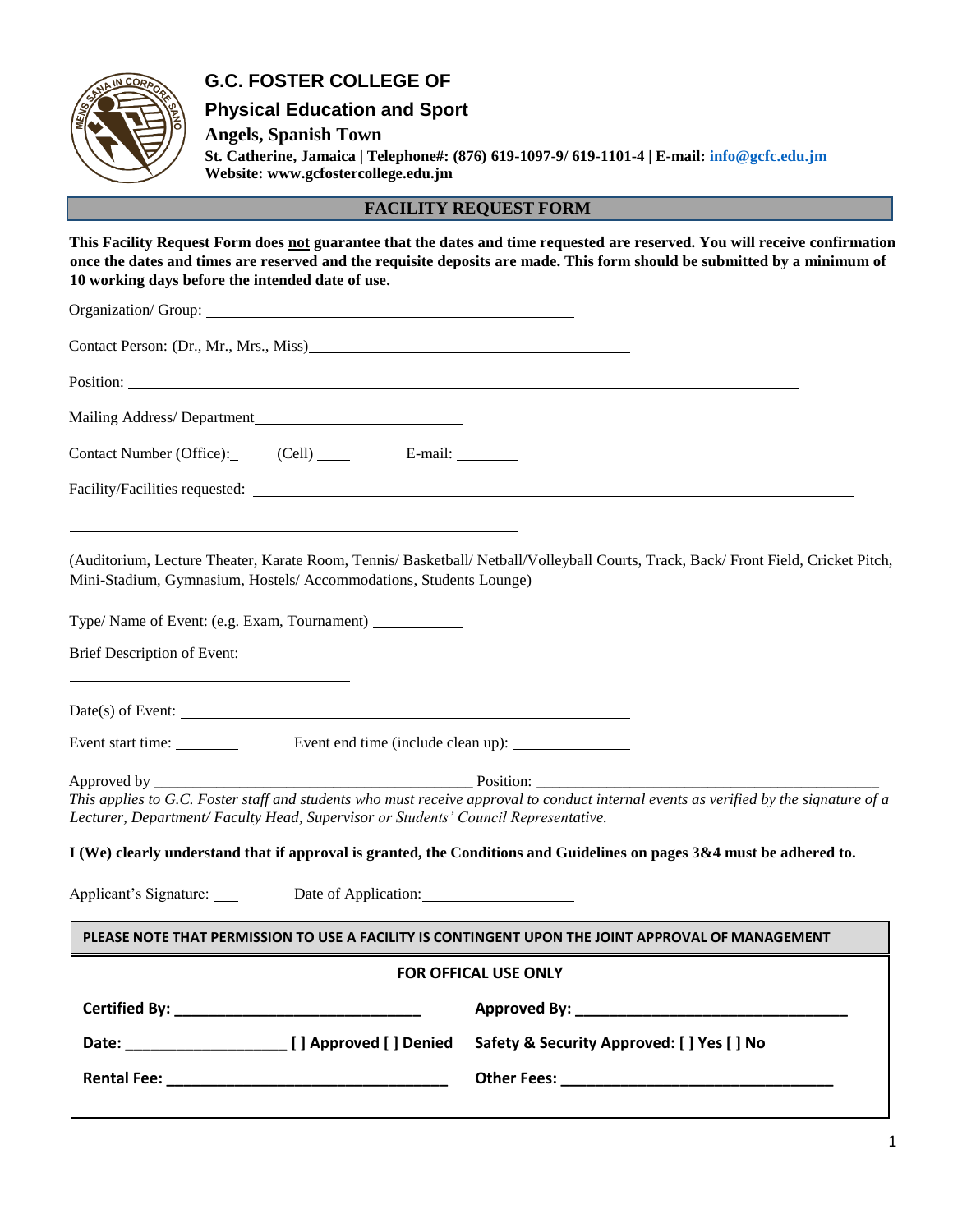## **ADDITIONAL REQUESTS**

|    | 5. Fans: [ ] yes [] No<br>4. Lectern: $[ \ ]$ Yes $[ ]$ No<br>6. P.A. System: [ ] Yes [] No                                                                                  |  |
|----|------------------------------------------------------------------------------------------------------------------------------------------------------------------------------|--|
|    | 7. Assistance from the G.C. Foster Facility Staff? [ ] Yes [] No<br>If yes, how many persons?                                                                                |  |
|    | 8. Do you require the assistance of an electrician? [] Yes [] No                                                                                                             |  |
|    | 9. Does your event require the use of parking facilities? [ ) Yes [ ] No<br>Special parking requests must be arranged through the G.C. Foster College Administrative Office. |  |
|    | 10. Would you like The College to provide meals for your event? [ ] Yes [] No<br>If yes please indicate the type (breakfast, lunch, dinner or supper) and how many.          |  |
|    | <b>GENERAL INFORMATION</b>                                                                                                                                                   |  |
|    | <b>Background</b>                                                                                                                                                            |  |
|    | 1. Is the event organizer a:<br>[ ] Member of Staff<br>[x] Member of the public<br>[ ] Student                                                                               |  |
| 2. | Tick if applicable. The organizer of the event is a: [] Non-profit Organization<br>[] For Profit Organization                                                                |  |
| 3. | Group Type: [] Individual [] Corporate/ Business<br>[] Club [] School/ University<br>[ ] Church                                                                              |  |
|    | [x] Sporting Association                                                                                                                                                     |  |
|    | 4. Provide the name(s) and title of dignitary or Special guest(s) attending the event:                                                                                       |  |
|    | Logistics                                                                                                                                                                    |  |
|    | 5. Date & Time for set-up:                                                                                                                                                   |  |
|    | 6. Will your event be: [] Private [] Open to the public [] Internal (G.C. Foster Student) [] Internal (G.C. Foster Staff)                                                    |  |
|    | 7. Expected number of Participants/ Spectators: ________________________________                                                                                             |  |
| 8. | Will there be tents?<br>[] Yes<br>$[ ]$ No<br>provided by private sponsorship                                                                                                |  |
| 9. | Will there be Booths?<br>$[ ]$ Yes<br>$[ ]$ No<br>provided by Sponsors                                                                                                       |  |
|    | 10. Will there be any Music? [ ] Yes<br>$[ ]$ No<br>provided by: Sponsor<br>the control of the control of the control of the control of the control of the control of        |  |
|    | 11. Will food be provided?<br>$[ ]$ No<br>$[$   Yes                                                                                                                          |  |
|    | 14. Will Admission fees be charged?<br>$[$   Yes $[$   No<br>If so, proof that security measures will be in place to prevent robbery is required.                            |  |
|    | 15. Have you had this event before at G.C. Foster? [ ] Yes [ ] No<br>If yes, how often?                                                                                      |  |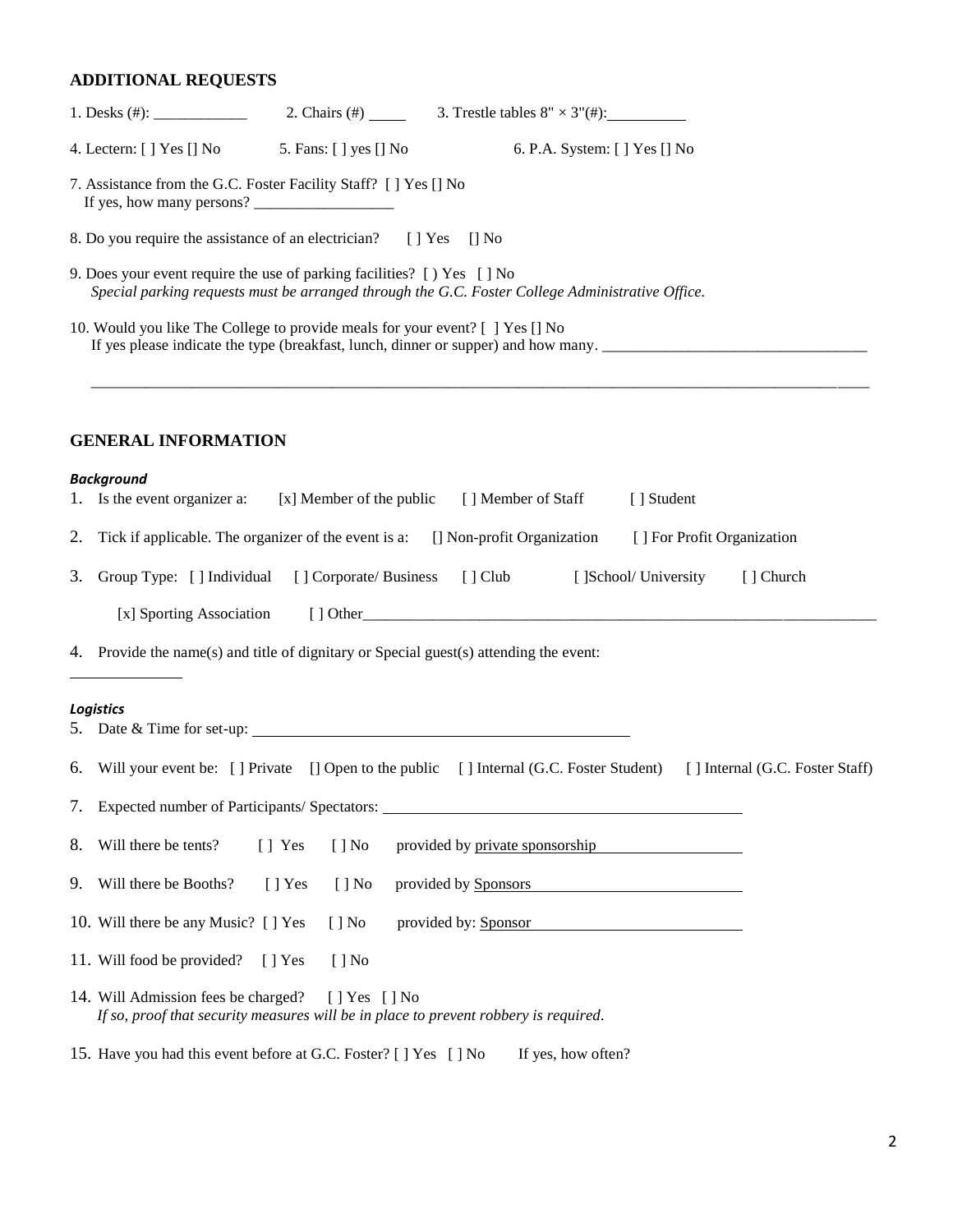## **Conditions for Use of Facilities**

*By accessing and/or using the Facilities of the GC Foster College of Physical Education and Sport, you agree to be bound by these Conditions of Use. Here in after the GC Foster College of Physical Education and Sport will be referred to as "The College" and you the Applicant will be referred to as "The Organizer"*

- 1. Booking of a facility is only confirmed if The Organizer:
	- receives an invoice
	- makes a payment of no less than 50% of the total cost within two (2) days of receiving the invoice
	- pays the remaining balance by no less than one (1) week before the event
- 2. The Facility must only be used for the purpose applied for on the request form.
- 3. The Facility must not be assigned, transferred or sublet to a third party.
- 4. The College is not liable for any action or inaction that is out of its control which may impact the staging of an event.
- 5. Depending on the scope of the event a deposit may be required upon approval to ensure that the facility is returned in the same condition as received.
- 6. The Organizer will be held responsible for replacing all lost, stolen or damaged furniture or fixtures which may have been affected during the time of occupancy (The period commencing from the time organizer receives the facility for use upon until the time it is officially handed over to College's Plant & Facility Manager).
- 7. Access to the requested facility will be provided at no more than two (2) hours before an event and must be officially handed over to the College before or at the time slated to end the event. Where additional time is needed, such a request must be made at least 24 hours before the event.
- 8. The Organizer is responsible for maintaining order throughout the event. Where there are any disturbances that result in injury to person or damage to property, The Organizer is solely liable for any claim that may arise.
- 9. Failure to comply with the above regulations would be a breach of contract and will result in you being asked to vacate the premises immediately and forfeit fees paid.
- 10. College events are prioritized in the scheduling of sport faculties. In the event there is a last minute request for hosting a major College function, we reserve the right to reschedule a confirmed booking.
- 11. **Cancellation policy** 3 weeks before event- full refund; 2 weeks before 50% of the deposit will be refunded; 1 week before the event 25% of the deposit will be refunded; less than one week no refund on deposit. All cancellations must be in writing.
- 12. Facility rented should only be used for such purpose.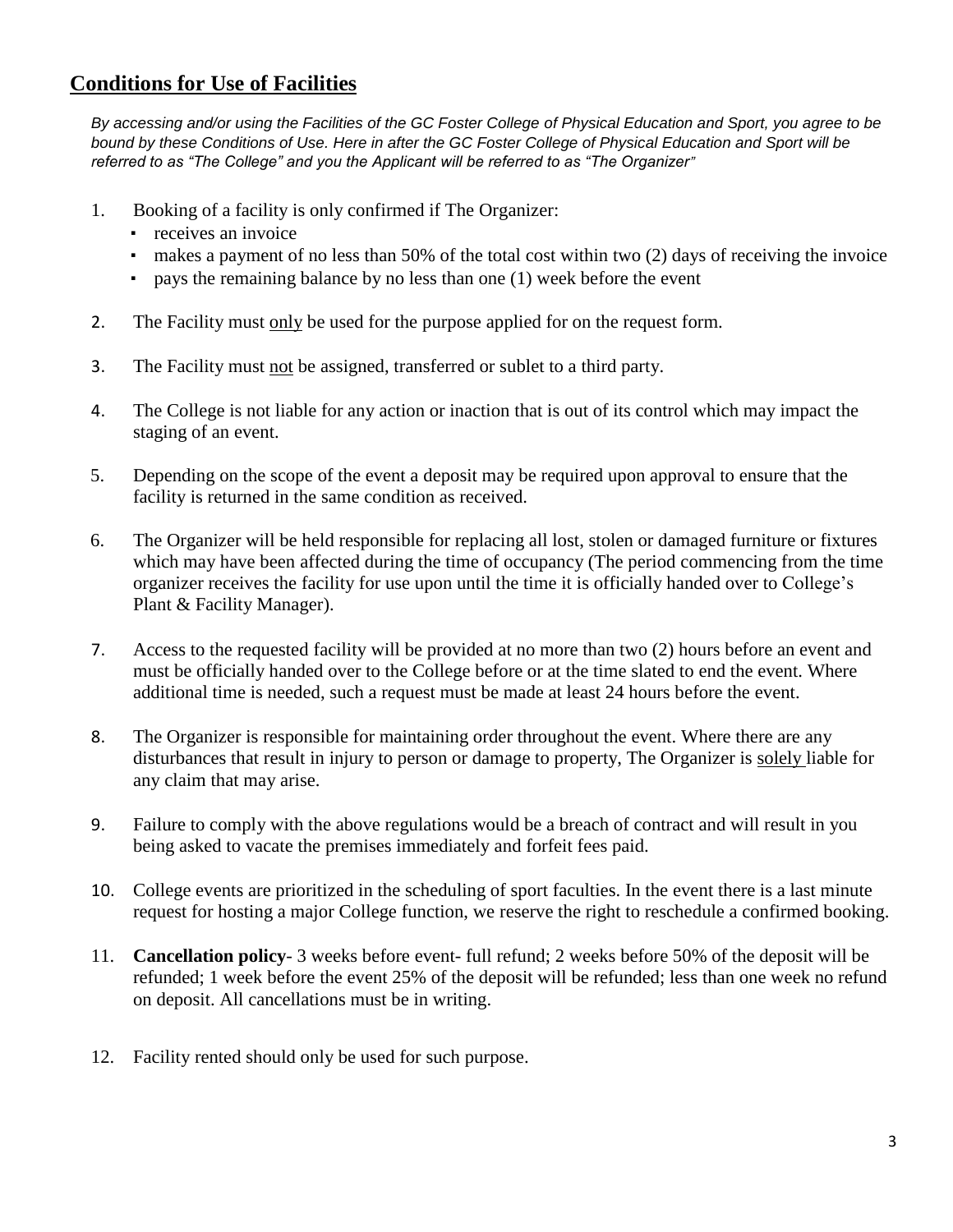- 13. For events that will attract One Hundred (100) or more patrons, renters are required to provide at least Two (2) portable toilets.
- 14. Renters are always advised to make every effort to restrict patrons to the area rented.
- 15. In relation to the use of the facility for athletic events, organizers are advised to instruct clubs, schools etc. to take their own tents etc. as the college building, corridors etc. are out of bounds.